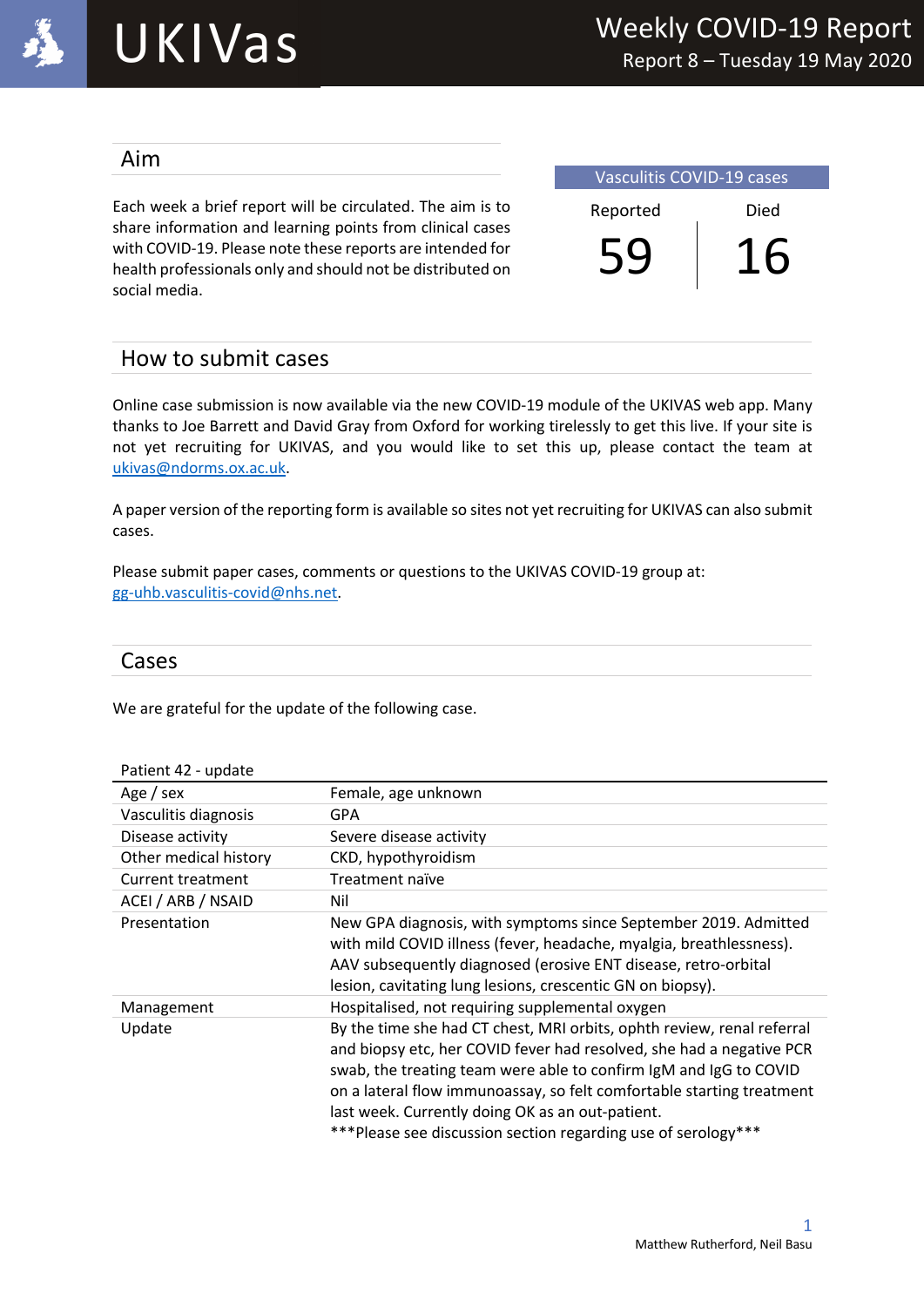



For three patients we do not have information regarding symptoms. Dyspnoea was the most common presenting symptom in 38 of 56 patients (68%). Fever and cough were the next most common symptoms in 33 patients (59%) and 32 patients (57%) respectively.

\* Note one individual who experienced haemoptysis and epistaxis was thought to be experiencing a possible flare of vasculitis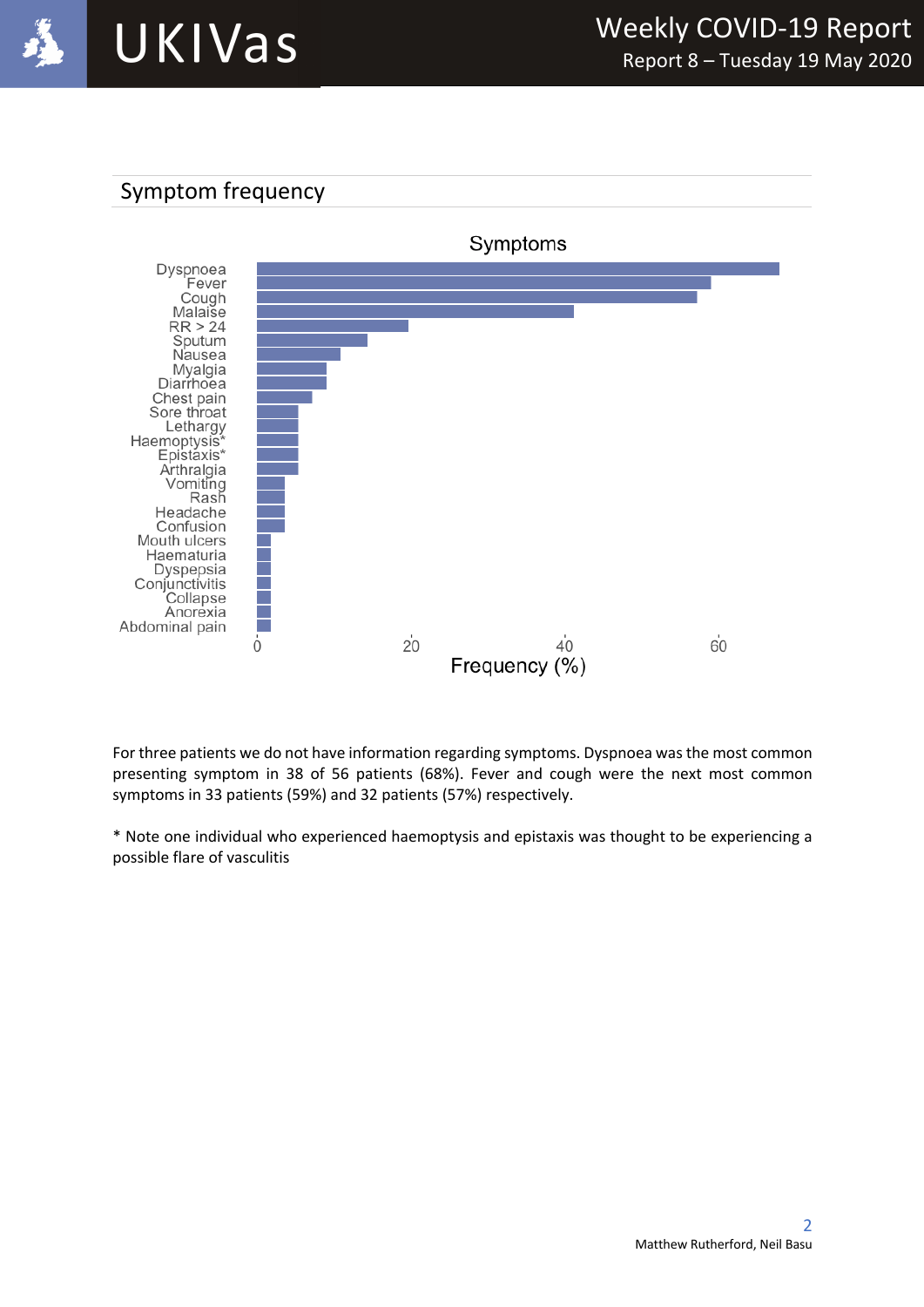

# Clinical characteristics of vasculitis patients with COVID-19

| <b>Clinical characteristics</b> |             |            |             |
|---------------------------------|-------------|------------|-------------|
| Critical Outcome*               | No          | Yes        | Total       |
|                                 | $n = 36$    | $n = 23$   | $n = 59$    |
| Demographics                    |             |            |             |
| Age, Mean (SD)                  | 64.3 (17.4) | 67.0(12.7) | 65.3 (15.7) |
| Female, n (%)                   | 20(55.6)    | 10 (43.5)  | 30(50.8)    |
| Ethnicity, n (%)                |             |            |             |
| Asian                           | 4(11.1)     | 0(0)       | 4(6.8)      |
| <b>Black</b>                    | 1(2.8)      | 0(0)       | 1(1.7)      |
| White                           | 23(63.9)    | 15 (65.2)  | 38 (64.4)   |
| Not stated                      | 8(22.2)     | 8(34.8)    | 16(27.1)    |
| Smoking status, n (%)           |             |            |             |
| current                         | 2(5.6)      | 1(4.3)     | 3(5.1)      |
| former                          | 5(13.9)     | 4(17.4)    | 9(15.3)     |
| never                           | 15 (41.7)   | 5(21.7)    | 20 (33.9)   |
| unknown                         | 14 (38.9)   | 13 (56.5)  | 27(45.8)    |
| Comorbidities, n (%)            |             |            |             |
| <b>Diabetes</b>                 | 8(22.2)     | 4(17.4)    | 12 (20.3)   |
| Hypertension                    | 13 (36.1)   | 11 (47.8)  | 24 (40.7)   |
| Renal disease                   | 18 (50.0)   | 10 (43.5)  | 28 (47.5)   |
| CV disease                      | 7(19.4)     | 7(30.4)    | 14 (23.7)   |
| Respiratory disease             | 5(13.9)     | 7(30.4)    | 12 (20.3)   |
| Vasculitis diagnosis, n (%)     |             |            |             |
| GPA (or PR3 AAV)                | 9(25.0)     | 12 (52.2)  | 21 (35.6)   |
| MPA (or MPO AAV)                | 16 (44.4)   | 5(21.7)    | 21 (35.6)   |
| Other                           | 11 (30.6)   | 6(26.1)    | 17 (28.8)   |
| Disease activity, n (%)         |             |            |             |
| active                          | 17 (47.2)   | 10 (43.5)  | 27 (45.8)   |
| remission                       | 19 (52.8)   | 13 (56.5)  | 32 (54.2)   |

\* Critical outcome refers to death, need for invasive or non-invasive ventilation or use of high flow oxygen device